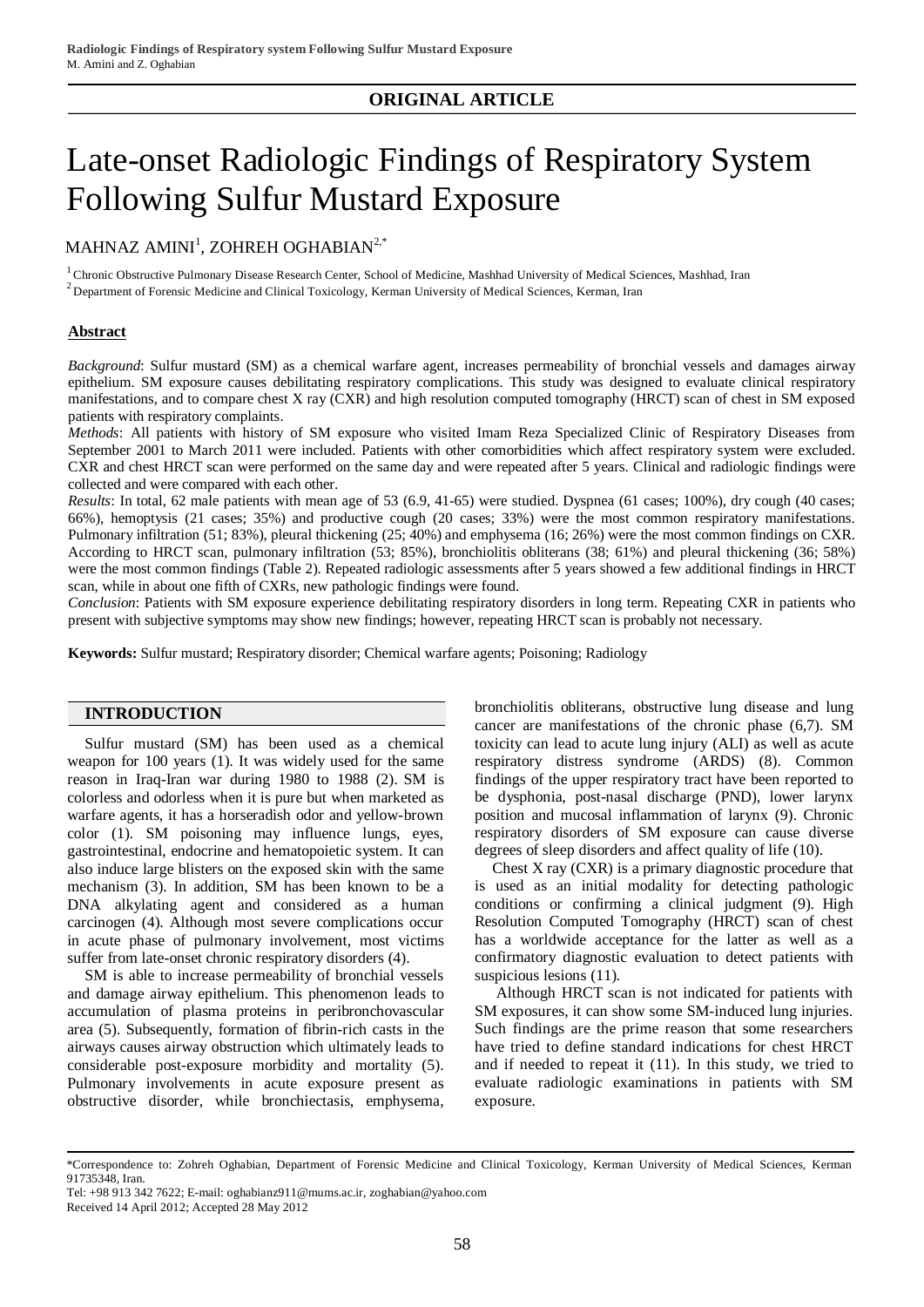# **METHODS RESULTS**

### *Study design*

This was a prospective study on SM exposed patients with respiratory complaint who visited Imam Reza Specialized Clinic of Respiratory Diseases during September 2001 to March 2011. All ethical approval according to Helsinki declaration was considered. Informed consent was obtained from all participants subsequent to giving an explanation of the aim of the study. The history of SM exposure was confirmed according to governmental documents which were accessible for each patient.

All patients were visited by a pulmonologist (mainly first author). Data including medical history, physical examinations and radiologic findings were entered into a predesigned checklist. Patients with other comorbidities such as autoimmune diseases, chronic obstructive pulmonary disease due to other etiologies, mitral valve disease, pulmonary hypertension, cardiac failure, occupational exposure to industrial fumes, cystic fibrosis and congenital anomalies that can influence pulmonary system were excluded. Such data were confirmed through medical history, physical examination, previous medical visits, electrocardiography and echocardiography. Vital signs (blood pressure, respiratory rate, temperature and heart rate) were documented in the first outpatient visit and then 5 years later. Six-minute walk test was done in both sessions. Pulse oximetry was also done in first outpatient visit.

*Radiologic assessments*

CXR was performed in posterioranterior and lateral views. A single experienced radiologist reported all radiographs. With the aim of minimizing report interpretation flaws, a second opinion was sought from another radiologist, who was blind to the first reports. Inter-observer variations were validated in the first 15 cases. HRCT was then carried out for all patients to compare with the CXR findings.

Same radiologic examinations (CXR, Chest HRCT scan) were repeated 5 years later.

#### *Statistical analysis*

Data analyses were conducted with SPSS for windows version 11.5 (SPSS Inc .Chicago, IL). Analysis of correlations was done using Spearman's correlation coefficient test. Level of significance was considered to be less than 0.05.

### *Sociodemographic*

In total, 62 patients were studied with mean (SD, Min-Max) age of 53 (6.9, 41-65) years. All patients were male and 13 of them were required to be admitted in respiratory disease division of internal medicine department of Imam Reza hospital. The mean time elapsed between exposure and study entry was 20 (2.4, 15-28) years.

# *Clinical and radiologic findings*

In all patients, respiratory rate, temperature and heart rate were within the normal ranges. Dyspnea (61 cases; 100%), dry cough (40 cases; 66%), hemoptysis (21 cases; 35%) and productive cough (20 cases; 33%) were the most common respiratory manifestations of patients (Table 1). Two cases died during the study, one of them due to myocardial infarction and the other due to exacerbation of respiratory problems. No lung cancer was observed during this 5-year period.

Normal CXR was reported for 9 cases (16%) and normal HRCT scan for 8 patients. Pulmonary infiltration (51; 83%), pleural thickening (25; 40%) and emphysema (16; 26%) were the most common findings on CXR (Table 2). According to HRCT scan, pulmonary infiltration (53; 85%), bronchiolitis obliterans (38; 61%) and pleural thickening (36; 58%) were the most common findings (Table 2). Bronchiolitis obliterans could not be identified in CXR.

#### **Table 1.** Demographic features and clinical respiratory manifestations of sulfur mustard exposed patients

| Feature                            | Result   |
|------------------------------------|----------|
| Age (year), mean (SD)              | 53 (6.9) |
| Disease duration (year), mean (SD) | 20(2.4)  |
| Dyspnea, No. $(\%)$                | 61 (100) |
| Dry cough, No. $(\%)$              | 40(66)   |
| Hemoptysis, No. (%)                | 21(35)   |
| Productive cough, No. (%)          | 20(33)   |
| Wheezing, No. $(\%)$               | 10(16)   |
| Cyanosis, No. (%)                  | 1(2)     |
| Respiratory distress, No. (%)      | 1(2)     |

| Table 2. Frequency of pulmonary radiologic findings in CXR and HRCT scan |  |  |  |
|--------------------------------------------------------------------------|--|--|--|
|                                                                          |  |  |  |

|                            | $CXR$ , No. $(\% )$ | HRCT, No. $(\%)$ |
|----------------------------|---------------------|------------------|
| Normal radiologic study    | 9(15)               | 8(13)            |
| Findings on abnormal CXRs* |                     |                  |
| Pulmonary infiltration     | 51 (83)             | 53 (85)          |
| Pleural thickening         | 25(40)              | 36(58)           |
| Emphysema                  | 16(26)              | 25(40)           |
| <b>Bronchiectasis</b>      | 9(15)               | 14(23)           |
| Lymphadenopathy            | 0(0)                | 0(0)             |
| Bronchiolitis obliterans   | ---                 | 38(61)           |

\* In some cases more than one pathologic finding were identified.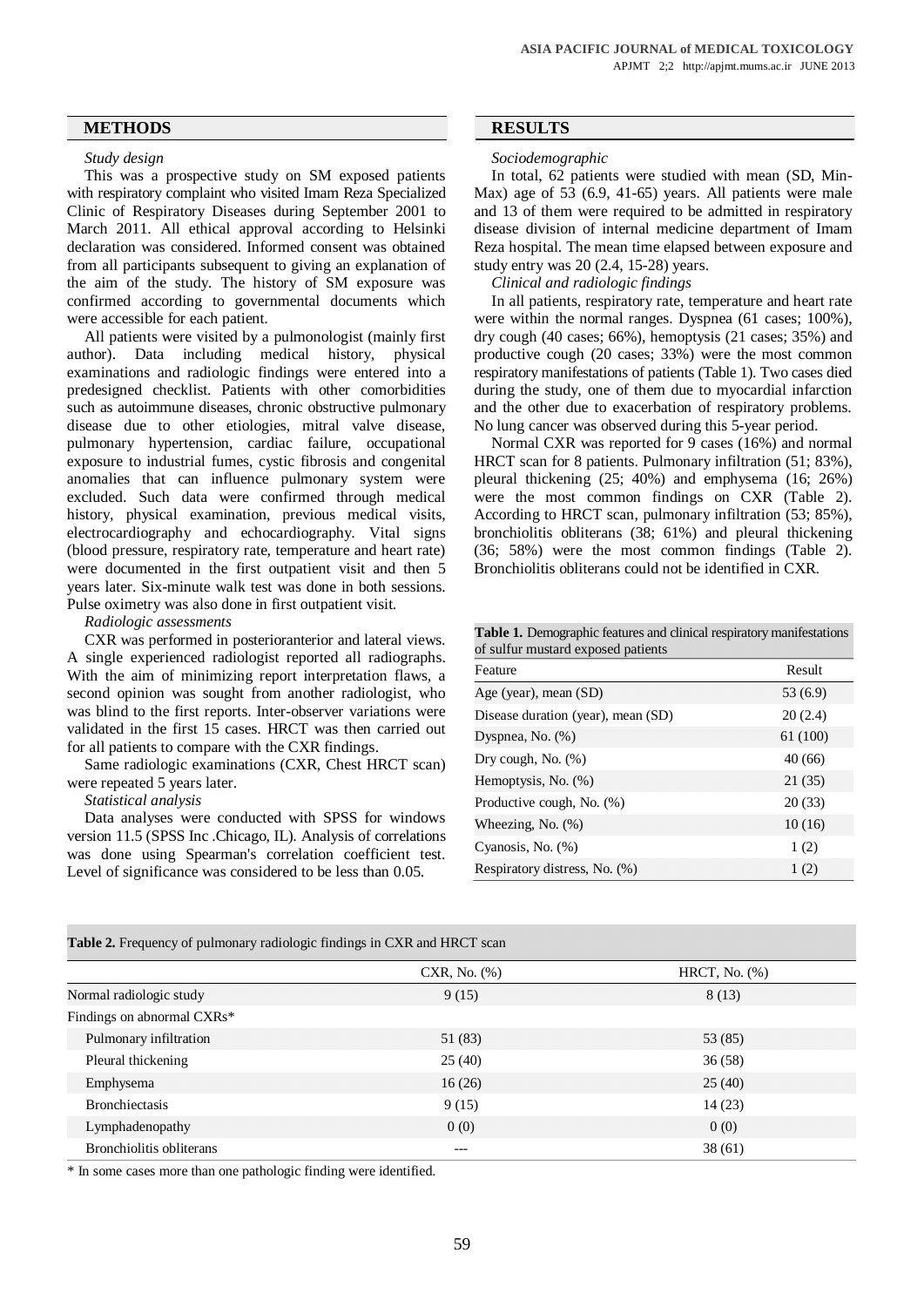In table 3, pathologic findings in CXRs were plotted against demographic characteristics and clinical manifestations. Patients who presented with dyspnea were mostly involved with pleural thickening, bronchiectasis and emphysema on CXR. Moreover, pleural thickening and bronchiectasis on CXR were mostly observed in cases with hemoptysis.

Table 4 shows pathologic findings in reported HRCT scans according to demographic characteristics and clinical manifestations. The two most frequent manifestations which were mostly observed and associated with all pathologic findings were dyspnea and productive cough. Bronchiectasis in HRCT scan was mostly associated with dyspnea, productive cough and hemoptysis (Figure 1). Pleural thickening was mostly seen in patients with hemoptysis and productive cough. The six-minute walk results were different according to clinical presentations, however it correlated to new radiologic findings (P<0.001). Patients with emphysema could walk significantly shorter distances (Table 3 and 4).

*New pathologic findings in radiologic examinations* Reports by the two radiologists were significantly similar

(P<0.001). Pathologic finding could be more identified in HRCT scan compared to CXR. In this regard, pathologic findings on HRCT was identified in 56 patients with dyspnea (90%), while on CXR these pathologies could be found for 49 patients with dyspnea (79%) (Table 5). Repeated radiologic assessments after 5 years showed a few additional findings in HRCT, while in about one fifth of CXRs, new pathologic findings were found. In this regard, 17%, 13%, and 14% of new findings in CXR were found in patients with subjective symptoms including dyspnea, cough and hemoptysis, respectively (Table 5).

# **DISCUSSION**

SM exposure is mostly known for acute dermal and mucosal complications (9). However, in chronic phase, respiratory disorders overcome. In this study, we showed late-onset respiratory manifestations in 62 SM exposed patients during Iran-Iraq war. In this study, we found that dyspnea, dry cough, hemoptysis and productive cough were the most common respiratory manifestations of SM exposed patients. This finding is similar to previous reports of Iranian SM exposed veterans (9).

**Table 3.** Demographic and clinical respiratory features according to pathologic findings on CXR\*

| Demographic and clinical features   | Radiologic findings                       |          |           |                       |            |
|-------------------------------------|-------------------------------------------|----------|-----------|-----------------------|------------|
|                                     | Pulmonary Infiltration Pleural thickening |          | Emphysema | <b>Bronchiectasis</b> | Normal CXR |
| Age (year), mean $(SD)$             | 52(3.8)                                   | 54 (3.4) | 57(4.1)   | 56 (3.7)              | 48 (4.7)   |
| O2 saturation $(\%)$ , mean $(SD)$  | 94(6.3)                                   | 95(9.4)  | 94(8.7)   | 94 (8.7)              | 96(3.7)    |
| Six-minute walk test (m), mean (SD) | 268(56)                                   | 328 (73) | 210(44)   | 217(54)               | 350(23)    |
| Dyspnea, No. (%)                    | 36(71)                                    | 24 (96)  | 16(100)   | 9(100)                | 9(100)     |
| Dry cough, No. $(\%)$               | 29 (57)                                   | 16(88)   | 3(19)     | 1(11)                 | 8 (89)     |
| Productive cough, No. (%)           | 19(37)                                    | 8 (96)   | 12(75)    | 8(89)                 | 1(11)      |
| Wheezing, No. $(\%)$                | 9(18)                                     | 2(8)     | 4(25)     | 3(33)                 | 0(0)       |
| Hemoptysis, No. (%)                 | 19 (38)                                   | 24 (96)  | 4(25)     | 5(100)                | 0(0)       |

\* In some cases with abnormal CXR more than one pathologic finding were identified.

**Table 4.** Demographic and clinical respiratory features according to pathologic findings on HRCT scan\*

| Demographic and clinical features   | Radiologic findings       |                       |           |                |                                    |                |
|-------------------------------------|---------------------------|-----------------------|-----------|----------------|------------------------------------|----------------|
|                                     | Pulmonary<br>Infiltration | Pleural<br>thickening | Emphysema | Bronchiectasis | <b>Bronchiolitis</b><br>obliterans | Normal HRCT    |
| Age (year), mean (SD)               | 52 (4.2)                  | 54 (3.1)              | 57(3.6)   | 56(2.9)        | 58 (3.0)                           | 49 (4.4)       |
| O2 saturation $(\%)$ mean $(SD)$    | 95(8.7)                   | 95(9)                 | 94(7.2)   | 94 (10.8)      | 93(7.0)                            | 96(3.4)        |
| Six-minute Walk test (m), mean (SD) | 288 (53)                  | 339(69)               | 218(30)   | 237(46)        | 325 (58)                           | 350 (39)       |
| Dyspnea, No. $(\%)$                 | 50 (94)                   | 34 (94)               | 24 (96)   | 14 (100)       | 34(89)                             | 8 (100)        |
| Dry cough, No. $(\%)$               | 32(60)                    | 24(67)                | 3(12)     | 1(7)           | 12(32)                             | 7(88)          |
| Productive cough, No. (%)           | 38 (72)                   | 11 (96)               | 21(4)     | 13(93)         | 23(61)                             | 1(13)          |
| Wheezing, No. $(\%)$                | 11(18)                    | 19(8)                 | 13(25)    | 8(33)          | 13(34)                             | $\overline{0}$ |
| Hemoptysis, No. (%)                 | 20(38)                    | 24 (96)               | 7(25)     | 6(43)          | 11(29)                             | 0              |

\* In some cases with abnormal HRCT scan more than one pathologic finding were identified.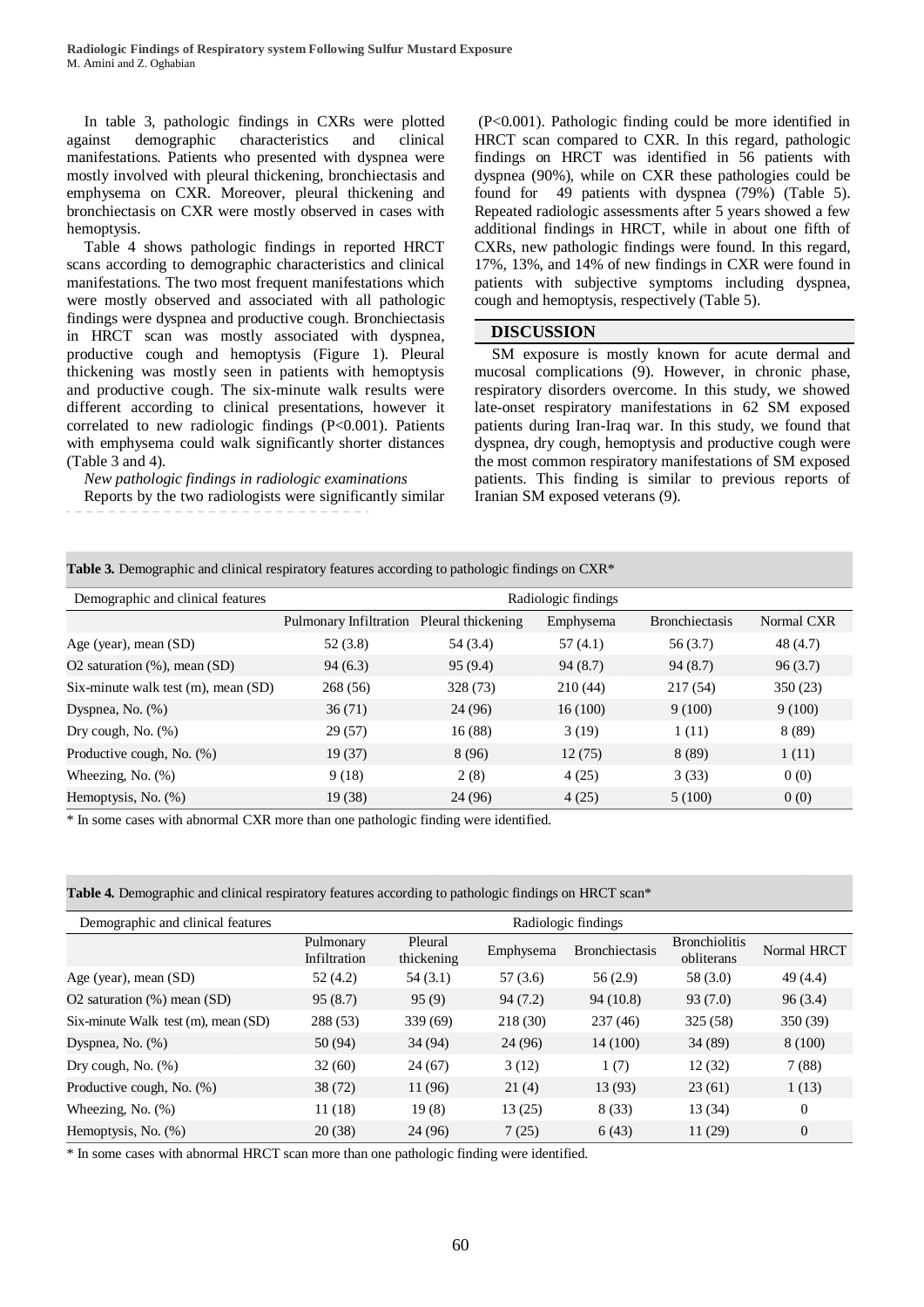|                        |                                       | Cases.  |                        | Pathologic findings New findings in CXR | Pathologic findings in | New findings in HRCT                                                      |
|------------------------|---------------------------------------|---------|------------------------|-----------------------------------------|------------------------|---------------------------------------------------------------------------|
|                        |                                       | No. (%) | in 1st CXR, No. $(\%)$ |                                         |                        | after 5 years, No. (%) 1st HRCT scan, No. (%) scan after 5 years, No. (%) |
| Subjective<br>findings | Dyspnea                               | 62(100) | 49 (79)                | 10(17)                                  | 56 (90)                | 0(0)                                                                      |
|                        | Dry cough                             | 58 (94) | 49 (84)                | 8(13)                                   | 57 (98)                | 1(2)                                                                      |
|                        | Hemoptysis                            | 23(37)  | 16(70)                 | 9(14)                                   | 21 (91)                | 2(5)                                                                      |
| findings               | Wheezing                              | 29(47)  | 17(57)                 | $\Omega$                                | 18 (62)                | 0(0)                                                                      |
|                        | Objective $O_2$ Saturation <94%       | 11(18)  | 11 (100)               | $\overline{0}$                          | 11 (100)               | 0(0)                                                                      |
|                        | Six-minute walk<br>test $<$ 300 meter | 42(68)  | 41 (98)                | 1(2)                                    | 42 (100)               | 1(2)                                                                      |

**Table 5.** Comparison of radiologic findings in patients with sulfur mustard exposure over five years



**Figure 1.** Bronchiectasis following sulfur mustard exposure in HRCT scan

Although a previous study showed bronchiectasis in 44.1% of patients (9), this complication was less frequent in our study (23%). Longer duration of follow up in the aforementioned study compared to this study could explain this discrepancy. Although lung cancer in SM exposure was shown to occur in long term (7), no patient developed this complication in this study. In contrast to study by Taghaddosinejad et al. which showed chronic bronchitis as the most frequent finding in autopsied SM exposed patients (12), this complication was not diagnosed in any of our